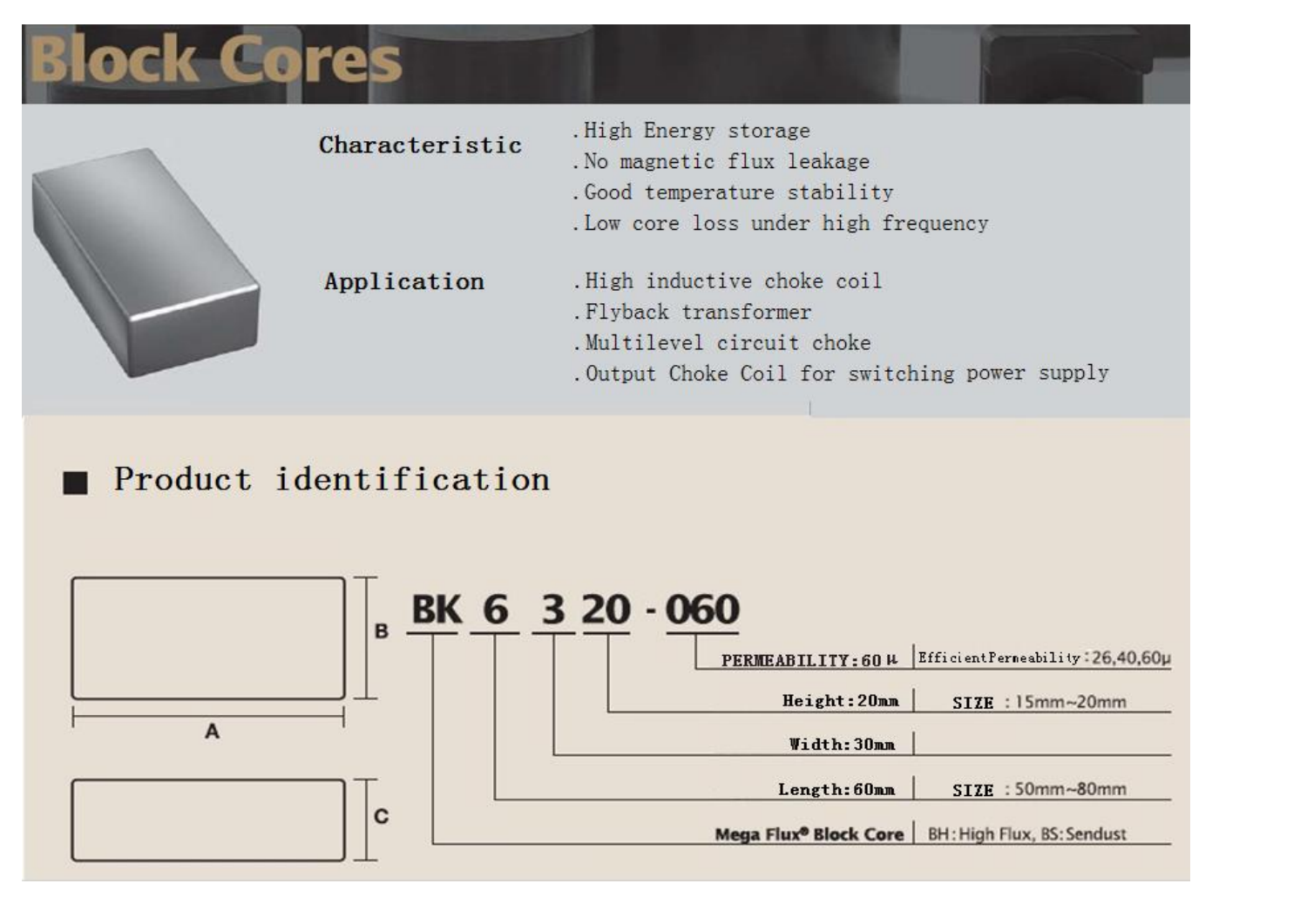### **MEGA FLUX : BK8320-060**→ **B=BLOCK CORE, K=M/F Material, 8=A, 3=B, 20=C(Height), 060=Permeability**

| Part No.       | <b>Dimensions</b> (mm) |                           |                     | <b>Path</b><br>Length<br>(cm) | <b>Cross</b><br><b>Section</b><br>Area | 4Pcs AL value (nH/n <sup>2</sup> )±12% |          |      |  |
|----------------|------------------------|---------------------------|---------------------|-------------------------------|----------------------------------------|----------------------------------------|----------|------|--|
|                | A<br>Length<br>(mm)    | B<br><b>Width</b><br>(mm) | C<br>Height<br>(mm) |                               | (cm <sup>2</sup> )                     | $026\mu$                               | $040\mu$ | 060µ |  |
| <b>BK 5315</b> | $50.5 \pm 0.5$         | $30.3 \pm 0.3$            | $15+0.2$            | 18.71                         | 4.5                                    | 95                                     | 121      | 181  |  |
| <b>BK 5320</b> | $50.5 \pm 0.5$         | $30.3 \pm 0.3$            | $20 \pm 0.2$        | 18.28                         | 6                                      | 130                                    | 165      | 247  |  |
| <b>BK 6315</b> | $60.5 \pm 0.5$         | $30.3 \pm 0.3$            | $15 \pm 0.2$        | 22.71                         | 4.5                                    | 79                                     | 100      | 149  |  |
| <b>BK 6320</b> | $60.5 \pm 0.5$         | $30.3 \pm 0.3$            | $20 \pm 0.2$        | 22.28                         | 6                                      | 107                                    | 135      | 203  |  |
| <b>BK7315</b>  | $70.5 \pm 0.5$         | $30.3 \pm 0.3$            | $15 \pm 0.2$        | 26.71                         | 4.5                                    | 67                                     | 85       | 127  |  |
| <b>BK7320</b>  | $70.5 \pm 0.5$         | $30.3 \pm 0.3$            | $20 \pm 0.2$        | 26.28                         | 6                                      | 91                                     | 115      | 172  |  |
| <b>BK 8315</b> | $80.5 \pm 0.5$         | $30.3 \pm 0.3$            | $15 \pm 0.2$        | 30.71                         | 4.5                                    | 58                                     | 74       | 110  |  |
| <b>BK8320</b>  | $80.5 \pm 0.5$         | $30.3 \pm 0.3$            | $20 \pm 0.2$        | 30.28                         | 6                                      | 78                                     | 100      | 149  |  |

**SENDUST :**

**BS8320-060**

|                | <b>Dimensions</b> (mm) |                           |                               | Path           | <b>Cross</b><br><b>Section</b> | 4Pcs AL value (nH/n <sup>2</sup> )±12% |          |      |
|----------------|------------------------|---------------------------|-------------------------------|----------------|--------------------------------|----------------------------------------|----------|------|
| Part No.       | A<br>Length<br>(mm)    | B<br><b>Width</b><br>(mm) | $\mathbf C$<br>Height<br>(mm) | Length<br>(cm) | Area<br>(cm <sup>2</sup> )     | $026\mu$                               | $040\mu$ | 060µ |
| <b>BS 5315</b> | $50.5+0.5$             | $30.3 \pm 0.3$            | $15 \pm 0.2$                  | 18.71          | 4.5                            | 95                                     | 121      | 181  |
| <b>BS 5320</b> | $50.5 \pm 0.5$         | $30.3 \pm 0.3$            | $20 \pm 0.2$                  | 18.28          | 6                              | 130                                    | 165      | 247  |
| <b>BS 6315</b> | $60.5 \pm 0.5$         | $30.3 \pm 0.3$            | $15 \pm 0.2$                  | 22.71          | 4.5                            | 79                                     | 100      | 149  |
| <b>BS 6320</b> | $60.5 \pm 0.5$         | $30.3 \pm 0.3$            | $20\pm0.2$                    | 22.28          | 6                              | 107                                    | 135      | 203  |
| <b>BS 7315</b> | $70.5 \pm 0.5$         | $30.3 \pm 0.3$            | $15 \pm 0.2$                  | 26.71          | 4.5                            | 67                                     | 85       | 127  |
| <b>BS 7320</b> | $70.5 \pm 0.5$         | $30.3 \pm 0.3$            | $20\pm0.2$                    | 26.28          | 6                              | 91                                     | 115      | 172  |
| <b>BS 8315</b> | $80.5 \pm 0.5$         | $30.3 \pm 0.3$            | $15 \pm 0.2$                  | 30.71          | 4.5                            | 58                                     | 74       | 110  |
| <b>BS 8320</b> | $80.5 \pm 0.5$         | $30.3 \pm 0.3$            | $20\pm0.2$                    | 30.28          | 6                              | 78                                     | 100      | 149  |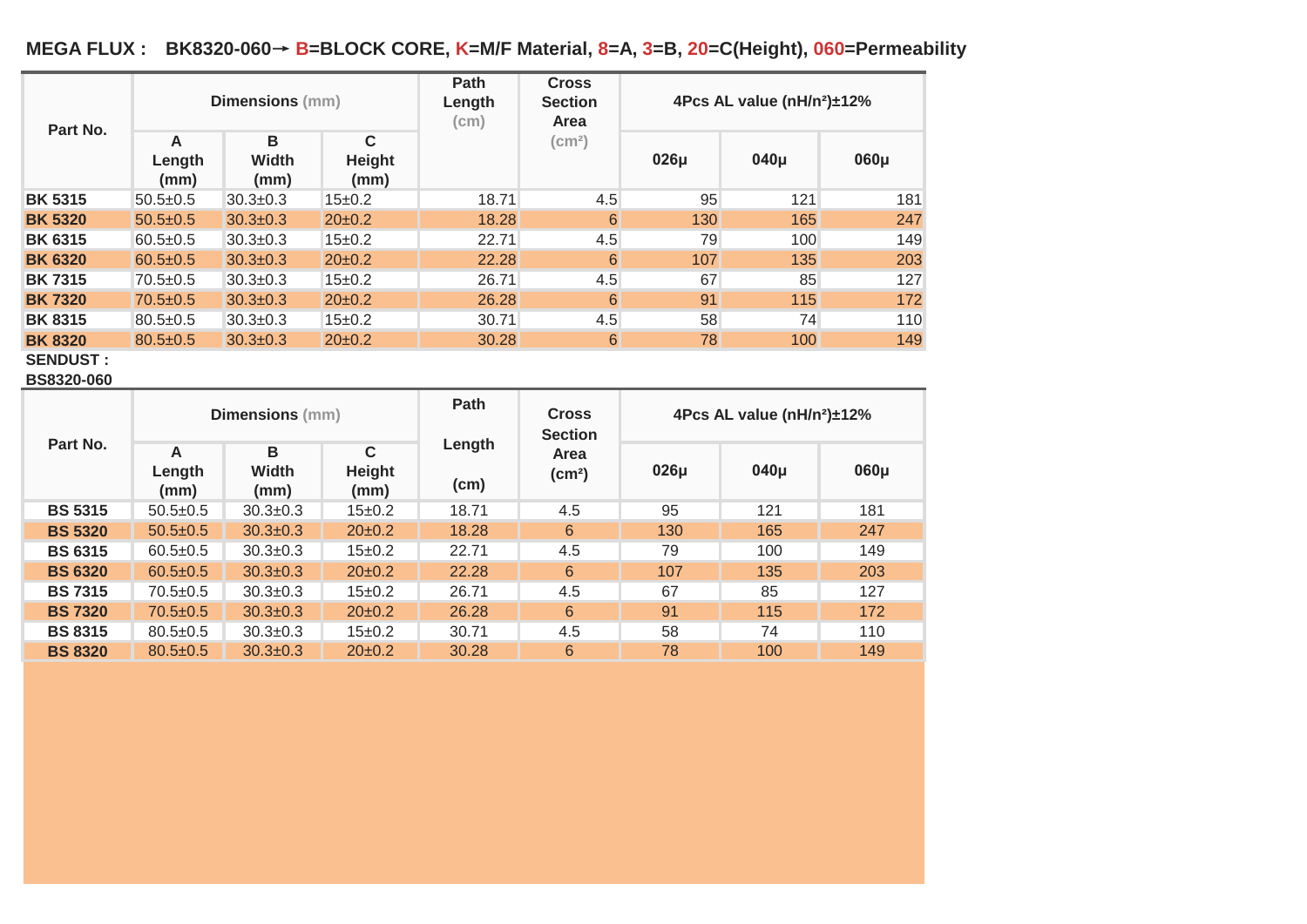#### **HIGH FLUX : BH8320-060**

| Part No.       | <b>Dimensions</b> (mm)           |                           |                     | Path           | <b>Cross</b><br><b>Section</b> | 4Pcs AL value (nH/n <sup>2</sup> )±12% |          |      |  |
|----------------|----------------------------------|---------------------------|---------------------|----------------|--------------------------------|----------------------------------------|----------|------|--|
|                | $\overline{A}$<br>Length<br>(mm) | B<br><b>Width</b><br>(mm) | C<br>Height<br>(mm) | Length<br>(cm) | Area<br>(cm <sup>2</sup> )     | $026\mu$                               | $040\mu$ | 060µ |  |
| <b>BH 5315</b> | $50.5 \pm 0.5$                   | $30.3 \pm 0.3$            | 15±0.2              | 18.71          | 4.5                            | 95                                     | 121      | 181  |  |
| <b>BH 5320</b> | $50.5+0.5$                       | $30.3 \pm 0.3$            | $20 \pm 0.2$        | 18.28          | 6                              | 130                                    | 165      | 247  |  |
| <b>BH 6315</b> | $60.5 \pm 0.5$                   | $30.3 \pm 0.3$            | 15±0.2              | 22.71          | 4.5                            | 79                                     | 100      | 149  |  |
| <b>BH 6320</b> | $60.5 \pm 0.5$                   | $30.3 \pm 0.3$            | $20 \pm 0.2$        | 22.28          | 6                              | 107                                    | 135      | 203  |  |
| <b>BH 7315</b> | $70.5 \pm 0.5$                   | $30.3 \pm 0.3$            | $15 \pm 0.2$        | 26.71          | 4.5                            | 67                                     | 85       | 127  |  |
| <b>BH 7320</b> | $70.5 \pm 0.5$                   | $30.3 \pm 0.3$            | $20\pm0.2$          | 26.28          | 6                              | 91                                     | 115      | 172  |  |
| <b>BH 8315</b> | $80.5 \pm 0.5$                   | $30.3 \pm 0.3$            | 15±0.2              | 30.71          | 4.5                            | 58                                     | 74       | 110  |  |
| <b>BH 8320</b> | $80.5 \pm 0.5$                   | $30.3 \pm 0.3$            | $20\pm0.2$          | 30.28          | 6                              | 78                                     | 100      | 149  |  |

**KH :**

**BKH8320-060**

|                 | <b>Dimensions</b><br>(mm) |                    |                               | Path           | <b>Cross</b>                                 | 4Pcs AL value (nH/n <sup>2</sup> ) 12% |          |          |  |
|-----------------|---------------------------|--------------------|-------------------------------|----------------|----------------------------------------------|----------------------------------------|----------|----------|--|
| Part No.        | A<br>Length<br>(mm)       | В<br>Width<br>(mm) | $\mathbf C$<br>Height<br>(mm) | Length<br>(cm) | <b>Section</b><br>Area<br>(cm <sup>2</sup> ) | $026\mu$                               | $040\mu$ | $060\mu$ |  |
| <b>BKH 5315</b> | $50.5 \pm 0.5$            | $30.3 \pm 0.3$     | $15 \pm 0.2$                  | 18.71          | 4.5                                          | 95                                     | 121      | 181      |  |
| <b>BKH 5320</b> | $50.5 \pm 0.5$            | $30.3 \pm 0.3$     | $20\pm0.2$                    | 18.28          | 6                                            | 130                                    | 165      | 247      |  |
| <b>BKH 6315</b> | $60.5 \pm 0.5$            | $30.3 \pm 0.3$     | $15 \pm 0.2$                  | 22.71          | 4.5                                          | 79                                     | 100      | 149      |  |
| <b>BKH 6320</b> | $60.5 \pm 0.5$            | $30.3 \pm 0.3$     | $20\pm0.2$                    | 22.28          | 6                                            | 107                                    | 135      | 203      |  |
| <b>BKH 7315</b> | $70.5 \pm 0.5$            | $30.3 \pm 0.3$     | $15 \pm 0.2$                  | 26.71          | 4.5                                          | 67                                     | 85       | 127      |  |
| <b>BKH 7320</b> | $70.5 \pm 0.5$            | $30.3 \pm 0.3$     | $20\pm0.2$                    | 26.28          | 6                                            | 91                                     | 115      | 172      |  |
| <b>BKH 8315</b> | $80.5 \pm 0.5$            | $30.3 \pm 0.3$     | $15 \pm 0.2$                  | 30.71          | 4.5                                          | 58                                     | 74       | 110      |  |
| <b>BKH 8320</b> | $80.5 \pm 0.5$            | $30.3 \pm 0.3$     | $20\pm0.2$                    | 30.28          | 6                                            | 78                                     | 100      | 149      |  |